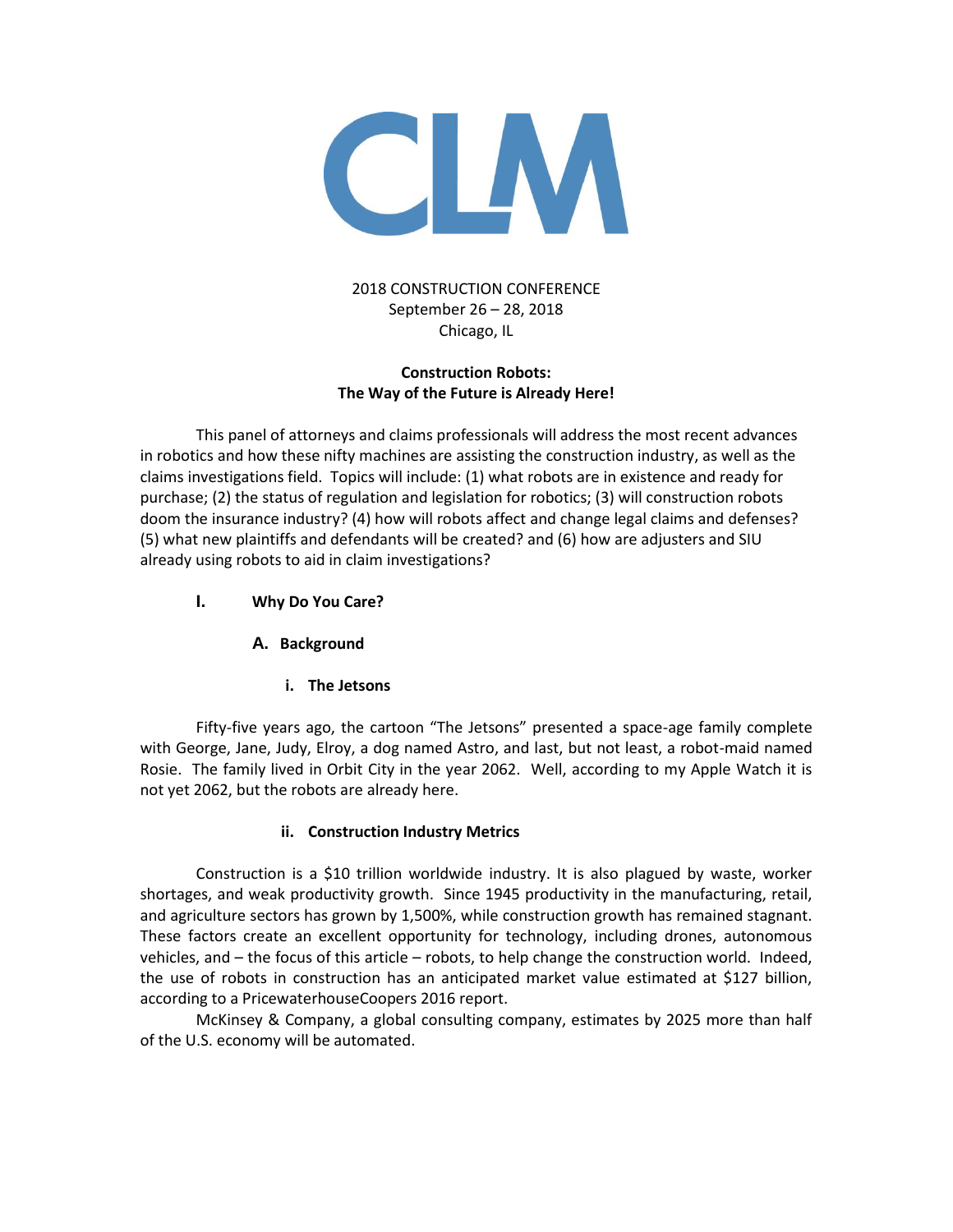#### **B. Real Life Stories and Testimonials**

#### **i. Drones**

According to Pete Campbell, the safety director of BNBuilders, Inc.: "We started using drones mostly for generating marketing materials and aerial views of our projects, but in that process, we found out that we could use drones for all kinds of things. We could take a close-up aerial photo of a concrete pour, to document the locations of post-tension cables, conduits and rebar built into the concrete. It's relatively difficult to document that without drones, so we were able to take photos with drones, and within minutes photoshop them over as-built plans to determine exactly what is in the concrete."

As of 2015 Danis Building Construction of Miamisburg, Ohio, uses a drone to get a better look at project progress, take pictures for inspections, and to visually confirm items have been installed, and installed correctly.

Aaron Phillips, the firm's director of virtual design and construction, told the news, "Logistics costs the client money." "Where these drones are really inexpensive at this point in time. … We're really focused on not putting our people up in the air on lifts and cranes to view potentially hard to reach areas."

#### **ii. High-Tech Basketball Arena Construction**

Construction for the new basketball arena for the Sacramento Kings is using software and drones to monitor lags in progress with the construction. Data is gathered on a daily basis and compared to the architectural design and blueprints to ensure the project is moving along as scheduled.

## **C. Will Robots "Doom" the Insurance Industry?**

A number of questions currently exist on whether Tesla and the rest of the self-driving car industry will "doom" the personal lines automobile insurance industry. These same questions will begin to surface as more and more of the construction industry becomes automated, and workplace accidents and claims decrease. However, the robots will still need human assistance. By way of example, SAM100 still needs at least two human counterparts to build a brick wall.

Likewise, computers and robots will still make mistakes. As we have seen with autonomous vehicles, the "smart" machines will still get into accidents, even if the accidents are the fault of a human. Just recently, a driverless shuttle in downtown Las Vegas was involved in a crash just hours after it was launched.

Many people are also familiar with the Florida Tesla fatality incident in 2016. Joshua Brown, an Ohio entrepreneur, was driving along a Florida highway in a Tesla Model S that had been switched to autopilot mode. Unable to distinguish the white 18-wheeler making a turn against the brightly lit sky, the self-driving system failed to apply the brakes, resulting in Brown's death. At the time, he was watching a Harry Potter movie on the TV screen.

In a press release, Tesla said the incident was a tragic loss, but noted that it was the first fatality in 130 million miles of Autopilot driving. The company compared that to regular driving, which incurs one fatality per 94 million miles in the US. Tesla also stressed that the self-driving feature is still in the beta testing phase and is only designed to be semi-autonomous. Drivers are instructed to keep their hands on the steering wheel in case of a software hiccup.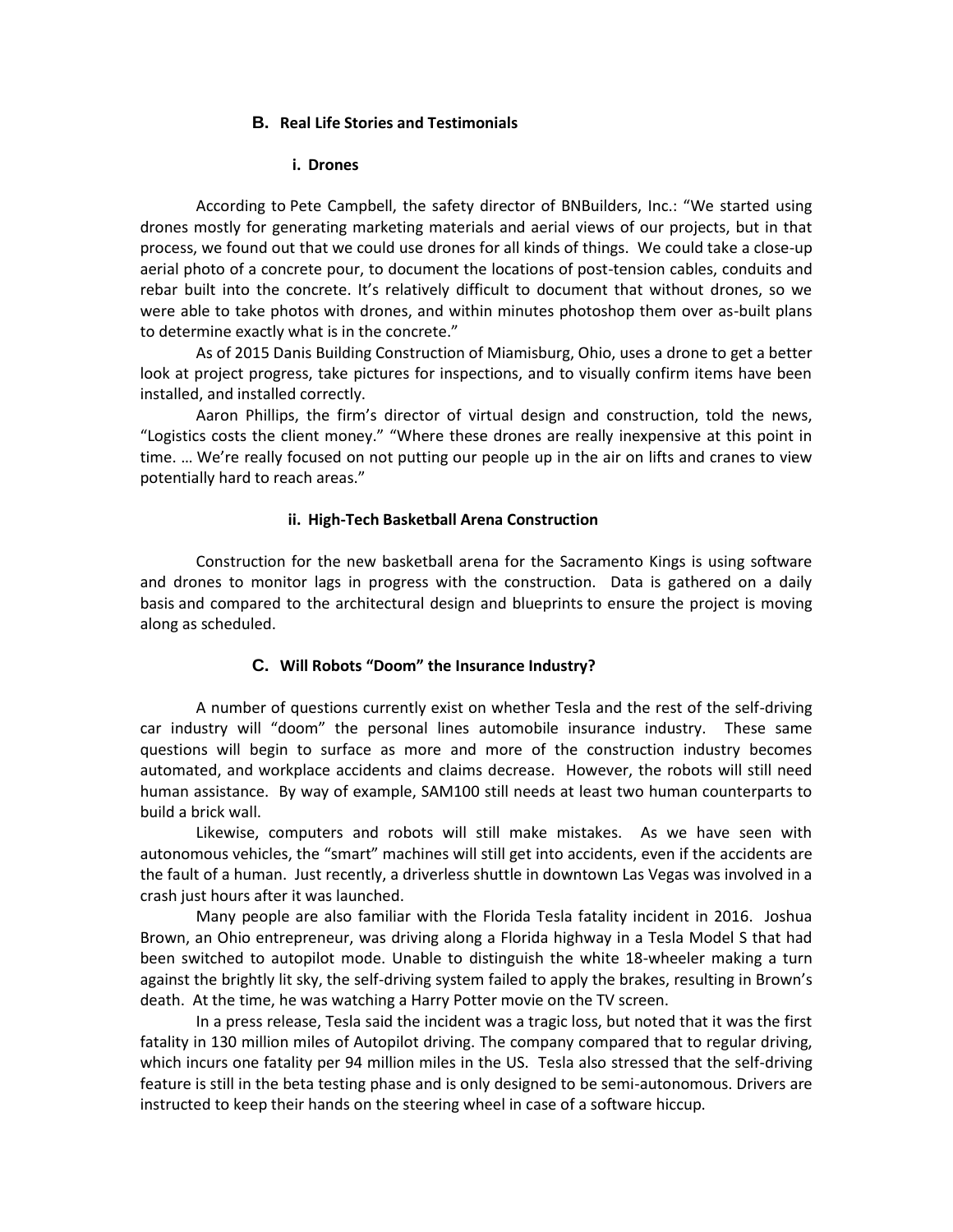## **II. Construction Robots Ready for Purchase**

#### **A. Examples Around the Globe**

#### **i. A brick-Laying Helper**

Construction Robotics, a New York-based engineering company, created "SAM," which is short for Semi-Automated Mason. Comprised of a conveyor-belt, mortar pump, and robotic arm, SAM is pretty nifty. One worker helps feed the bricks into the machine, which are then grabbed by the robotic arm, covered in mortar, and placed on the wall. A second worker will then follow and smooth over any excess joint mortar.

The SAM100 is a brick-laying robot, having already laid literally tons of bricks across the country on various industrial building and school projects. Under optimal conditions, SAM can lay up to 3,000 bricks per a day, while a human can lay between 600 and 1,000. As just one example, while SAM was working on the Shenandoah University jobsite in Virginia, it set a world record for the most bricks laid in an eight-hour period, totaling 3,270!

According to Construction Robotics, SAM has improved a mason's productivity three to five times over and saved labor costs by at least 50%. SAM can work collaboratively with human workers, improve the ability to plan and quote jobs, and decrease injuries and safety concerns. For a cool \$500,000, a SAM100 can be all yours.

#### **ii. A Robot Tractor**

Built Robotics is another example, having raised over \$15 million in start-up funds. Started by an ex-Google engineer, this company is building self-driving tractors at its San Francisco headquarters.

The tractor uses LIDAR and GPS to get around, similar to self-driving cars. The robot can excavate holes for building foundations. For instance, it would take a crew of humans up to three days to finish a 30-by-40-foot excavation at a depth of two feet. Built Robotics claims its machine can finish this project in one day.

The company expects the products will be available for residential construction projects in 2018.

#### **iii. 3D-Printed Homes**

A Chinese company, Winsun, is using 3D-printing technology to build, or "print," homes and other structures. Using a special ink made of concrete, sand, and fiberglass, together with a proprietary hardening additive, the printer adds layer by layer to print walls and other components at its factory to construct homes and buildings. The machine is 20 feet tall, 33 feet wide, and 132 feet long. A CAD drawing is then fed to the enormous 3D printer to fabricate each structure piece-by-piece using the "ink."

Winsun started building homes in 2015 and is now building apartment complexes such as Suzhou Industrial Park in China's Jiangsu Province. Winsun is also responsible for the first 3Dprinted office building opened in Dubai in 2016.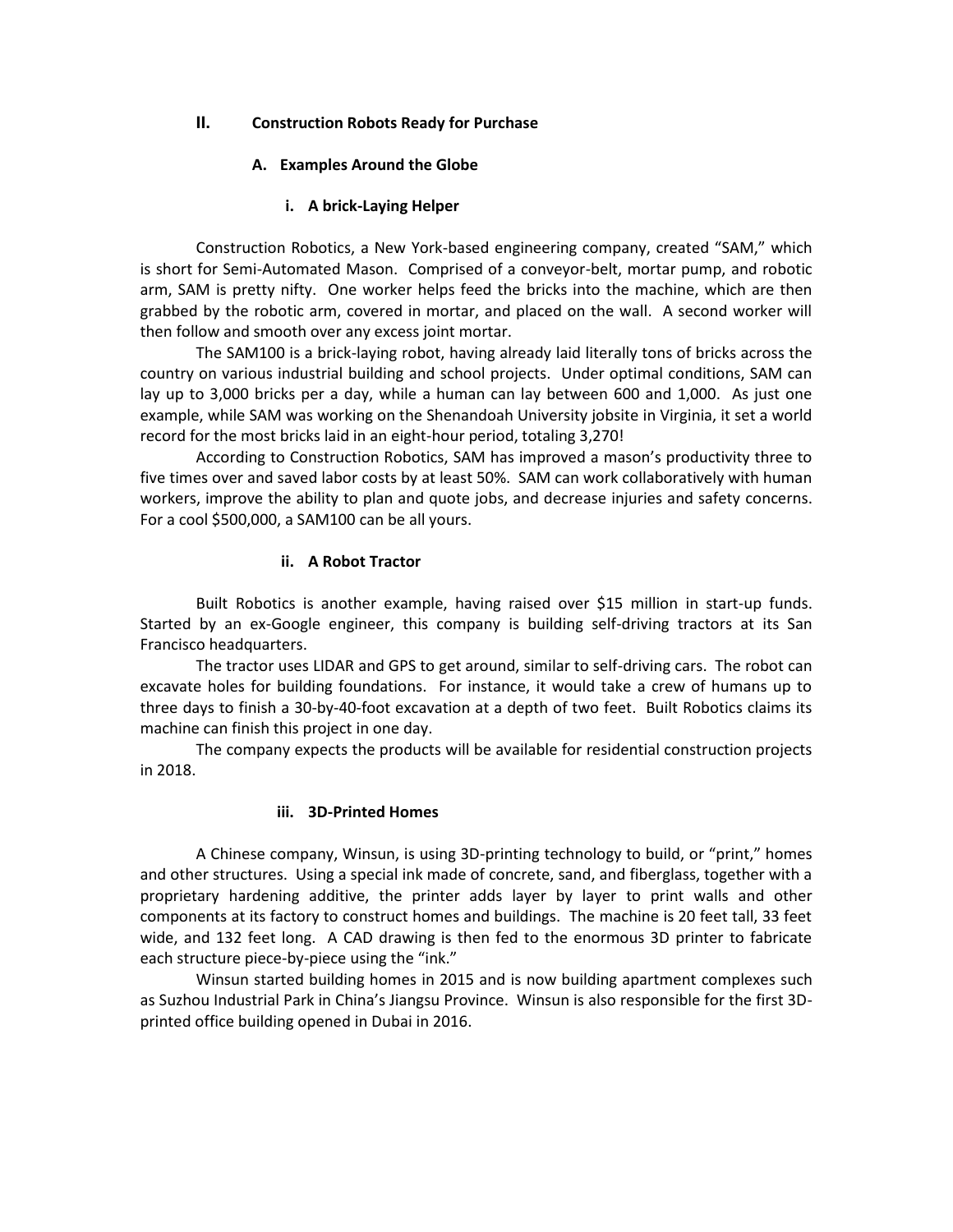## **III. Current Legislation**

## **A. State Laws**

## **i. Regulation of Self-Driving Vehicles**

In 2017, 33 states have introduced legislation governing autonomous vehicles. Eighteen states: Alabama, Arkansas, California, Colorado, Florida, Georgia, Louisiana, Michigan, New York, Nevada, North Dakota, Pennsylvania, South Carolina, Tennessee, Texas, Utah, Virginia and Vermont, and Washington D.C., have passed legislation related to autonomous vehicles. Governors in Arizona, Massachusetts, Washington and Wisconsin have also issued executive orders related to autonomous vehicles.

Arizona's governor signed an executive order in August 2015 directing various agencies to "undertake any necessary steps to support the testing and operation of self-driving vehicles on public roads within Arizona." He also ordered the enabling of pilot programs at universities and developed rules to be followed by the programs. The order established a Self-Driving Vehicle Oversight Committee, as well.

Michigan's statute limits liability of vehicle manufacturers for damages in a product liability suit resulting from modifications made by a third-party to an automated vehicle or automated vehicle technology under certain circumstances. The law says that if an autonomous vehicle's operating system is at fault for a collision, then the manufacturer is responsible.

Tennessee's regulations prohibit local governments from banning the use of motor vehicles equipped with autonomous technology.

## **ii. No Regulations Yet for Robots**

These are just a few ways self-driving vehicles are being regulated. We certainly expect the broader concepts of automation and robotics to be regulated in a comparable manner. However, there is no current legislation in place specifically regulating the use of robots in the construction industry.

# **IV. Liability and Accident Changes**

## **A. Cost Per Accident**

## **i. Volume of Claims Will Decrease**

The number or claims and incidents will certainly decrease as the use of robots continues to grow and technology improves.

## **ii. Cost Per Claim Will Increase**

However, the potential cost of each claim could drastically increase due to the costs of the robots and machines to be used on jobsites. The SAM100 as just one small example costs around \$500,000 per machine.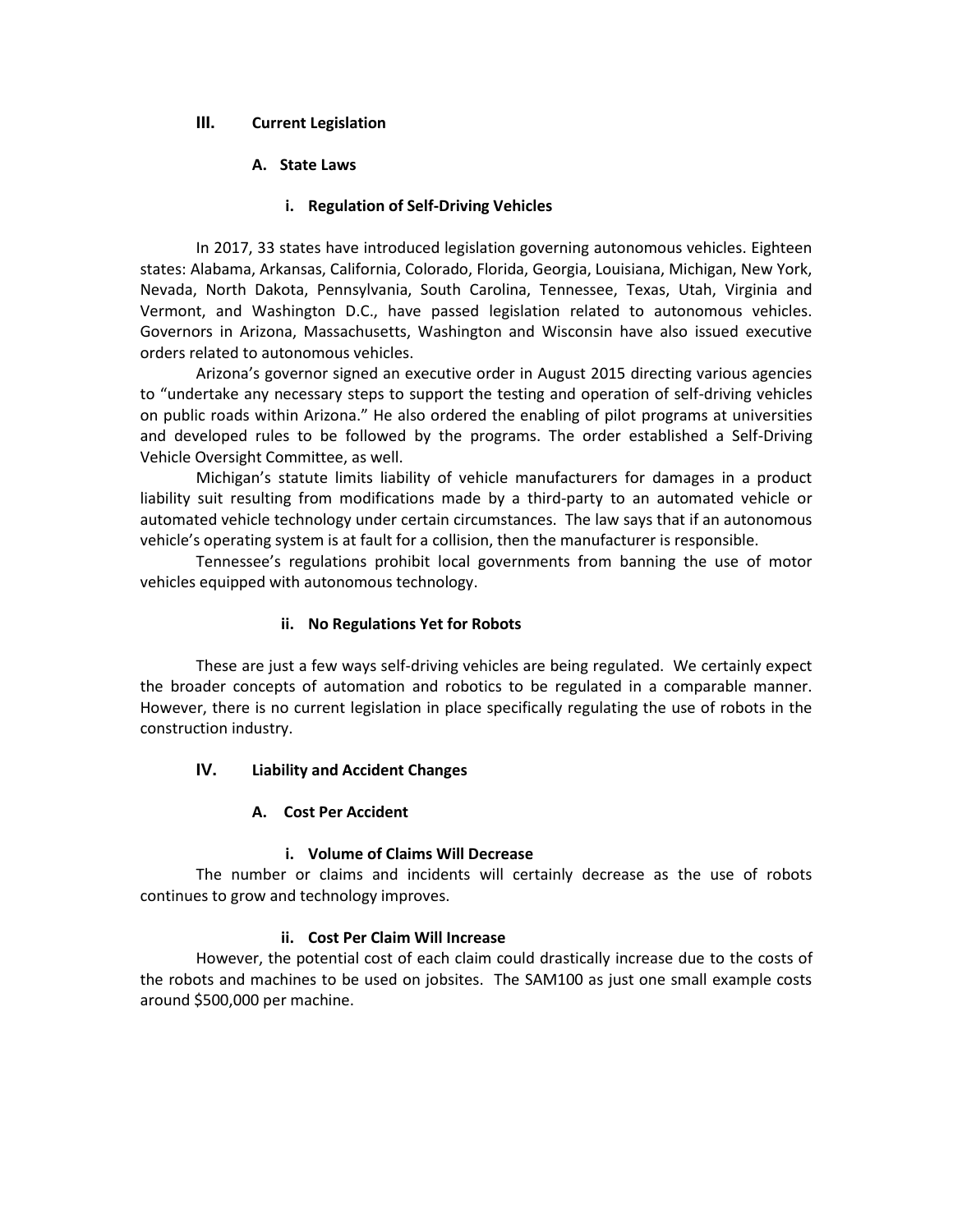#### **B. New Fault Concerns**

New issues in assessing fault will be created. Difficulties will arise in pointing the finger and determining who to blame.

#### **i. Fault Shifting**

Fault-shifting may come into play. For example, the Association of California Insurance Companies is advocating just this with autonomous vehicles. The group is asking "for changes clarifying that the autonomous vehicle's manufacturer retain all liability for damage, losses or injuries caused by the operation of these vehicles." The onus could soon be on the robot product and software manufacturers to disprove liability in these complicated scenarios.

## **C. Possible Defendants**

Think of all the potential defendants' robotics litigation could entail. Insurers will need to consider evaluating the following:

- Owners could be sued for negligent operation, or training/hiring of a pilot, operator, or driver. In addition, renters, lessors, and anyone else borrowing the robot at issue may be implicated. These machines are expensive, and manufacturers are offering a variety or lease and rental options.
- Pilots, operators, or drivers could also be sued for his or her own negligence.
- Product, software, and component manufacturers and installers will also need guard against suits for software malfunctions, design and manufacturing defects, inadequate warnings, breach of warranty, or failure to comply with tobe-determined safety standards.
- Operation training facilities may be subject to liability.
- Use of robots could be deemed an ultra-hazardous activity and subject to strict liability.

## **V. Use in Claim Investigations**

## **A. Background**

According to Cynthia Rouse, Claim Director for Old Republic Contractors Insurance Group, while construction robots are literally changing the landscape of construction, so too, are they changing the landscape of claim investigation and documentation. Until recently, the primary tools utilized to investigate a claim were cameras, measuring equipment, and recording devices. Although those tools were effective, they left gaps in the investigative process. It can certainly be difficult to reflect the actual depth, width, or height of an area with a twodimensional picture and a ruler. Sometimes, it is even more difficult to convey those images and measurements to other parties.